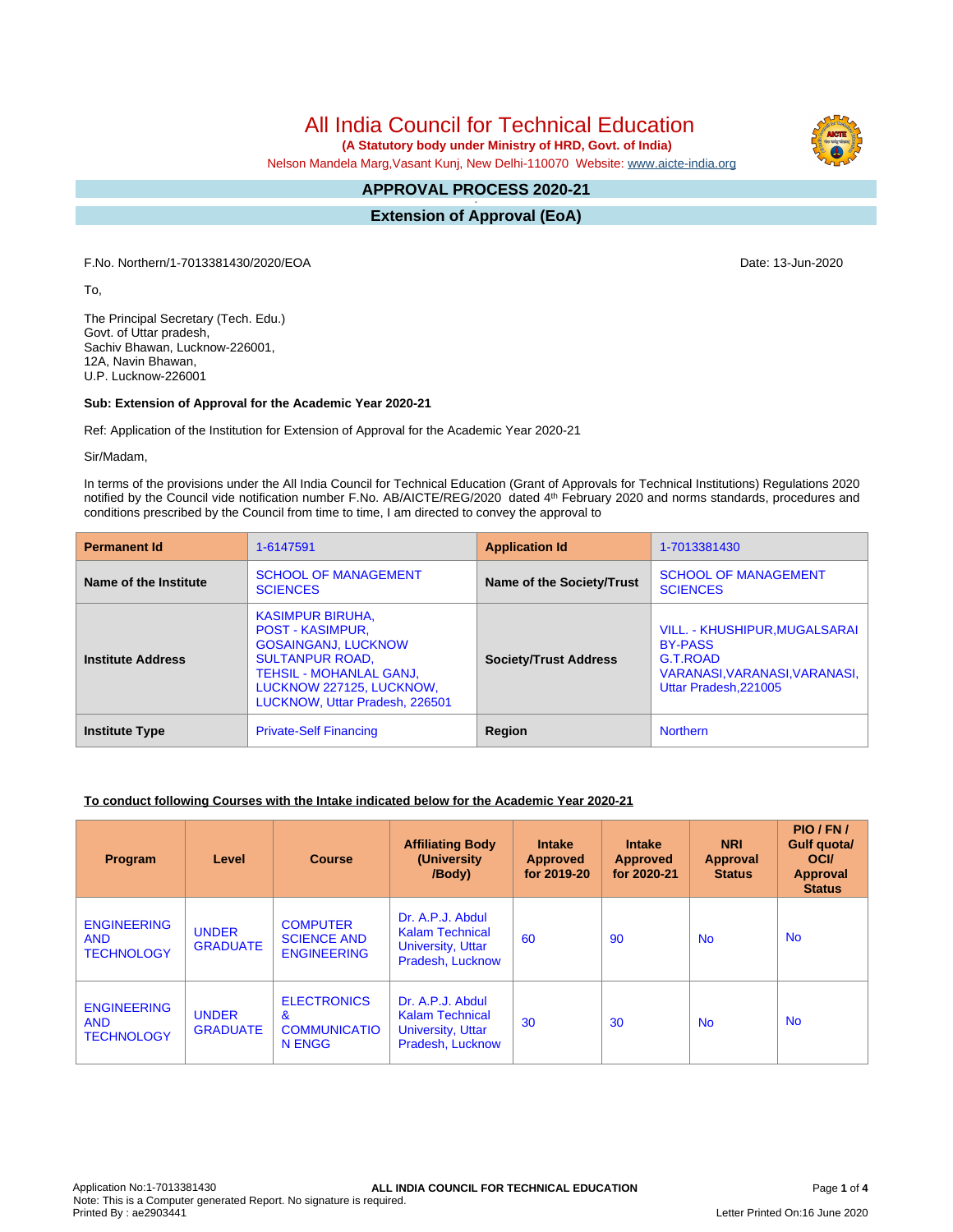| <b>ENGINEERING</b><br><b>AND</b><br><b>TECHNOLOGY</b> | <b>UNDER</b><br><b>GRADUATE</b> | <b>MECHANICAL</b><br><b>ENGINEERING</b>                       | Dr. A.P.J. Abdul<br><b>Kalam Technical</b><br>University, Uttar<br>Pradesh, Lucknow        | 60           | 30         | <b>No</b> | <b>No</b> |
|-------------------------------------------------------|---------------------------------|---------------------------------------------------------------|--------------------------------------------------------------------------------------------|--------------|------------|-----------|-----------|
| <b>ENGINEERING</b><br><b>AND</b><br><b>TECHNOLOGY</b> | <b>UNDER</b><br><b>GRADUATE</b> | <b>CIVIL</b><br><b>ENGINEERING</b>                            | Dr. A.P.J. Abdul<br><b>Kalam Technical</b><br><b>University, Uttar</b><br>Pradesh, Lucknow | 60           | 30         | <b>No</b> | <b>No</b> |
| <b>MANAGEMENT</b>                                     | <b>POST</b><br><b>GRADUATE</b>  | <b>MBA</b>                                                    | Dr. A.P.J. Abdul<br><b>Kalam Technical</b><br><b>University, Uttar</b><br>Pradesh, Lucknow | 60           | 90         | <b>NA</b> | <b>NA</b> |
| <b>ENGINEERING</b><br><b>AND</b><br><b>TECHNOLOGY</b> | <b>DIPLOMA</b>                  | <b>CIVIL</b><br><b>ENGINEERING</b>                            | <b>Uttar Pradesh</b><br><b>Board of Technical</b><br>Education,<br>Lucknow                 | 60           | 60         | <b>No</b> | <b>No</b> |
| <b>ENGINEERING</b><br><b>AND</b><br><b>TECHNOLOGY</b> | <b>DIPLOMA</b>                  | <b>MECHANICAL</b><br><b>ENGINEERING</b>                       | <b>Uttar Pradesh</b><br><b>Board of Technical</b><br>Education,<br>Lucknow                 | 120          | 90         | <b>No</b> | <b>No</b> |
| <b>ENGINEERING</b><br><b>AND</b><br><b>TECHNOLOGY</b> | <b>UNDER</b><br><b>GRADUATE</b> | <b>ELECTRICAL</b><br><b>ENGINEERING</b>                       | Dr. A.P.J. Abdul<br><b>Kalam Technical</b><br><b>University, Uttar</b><br>Pradesh, Lucknow | 60           | 30         | <b>No</b> | <b>No</b> |
| <b>ENGINEERING</b><br><b>AND</b><br><b>TECHNOLOGY</b> | <b>DIPLOMA</b>                  | <b>ELECTRICAL</b><br><b>ENGINEERING</b>                       | <b>Uttar Pradesh</b><br><b>Board of Technical</b><br>Education,<br>Lucknow                 | $\mathbf{0}$ | $60^{#}\%$ | <b>No</b> | <b>No</b> |
| <b>ENGINEERING</b><br><b>AND</b><br><b>TECHNOLOGY</b> | <b>DIPLOMA</b>                  | <b>COMPUTER</b><br><b>SCIENCE &amp;</b><br><b>ENGINEERING</b> | <b>Uttar Pradesh</b><br><b>Board of Technical</b><br>Education,<br>Lucknow                 | $\mathbf{0}$ | $30^{#}\%$ | <b>No</b> | <b>No</b> |

## Approved New Course(s)

#### **Course(s) Applied for Closure by the Institute for the Academic Year 2020-21**

| Program                                     | Level                                  | <b>Course</b>                                                     | <b>Affiliating Body</b><br>(Univ/Body)                                                     | <b>Course Closure Status</b> |
|---------------------------------------------|----------------------------------------|-------------------------------------------------------------------|--------------------------------------------------------------------------------------------|------------------------------|
| <b>ENGINEERING AND</b><br><b>TECHNOLOGY</b> | <b>UNDER GRADUATE</b>                  | <b>ELECTRICAL AND</b><br><b>ELECTRONICS</b><br><b>ENGINEERING</b> | Dr. A.P.J. Abdul<br><b>Kalam Technical</b><br><b>University, Uttar</b><br>Pradesh, Lucknow | Pending <sup>\$</sup>        |
| <b>MANAGEMENT</b>                           | <b>POST GRADUATE</b><br><b>DIPLOMA</b> | <b>PGDM</b>                                                       | <b>None</b>                                                                                | Pending <sup>\$</sup>        |

\$ Due to non-submission of NOC's from University / Board and / or State Government

### **It is mandatory to comply with all the essential requirements as given in APH 2020-21 (Appendix 6)**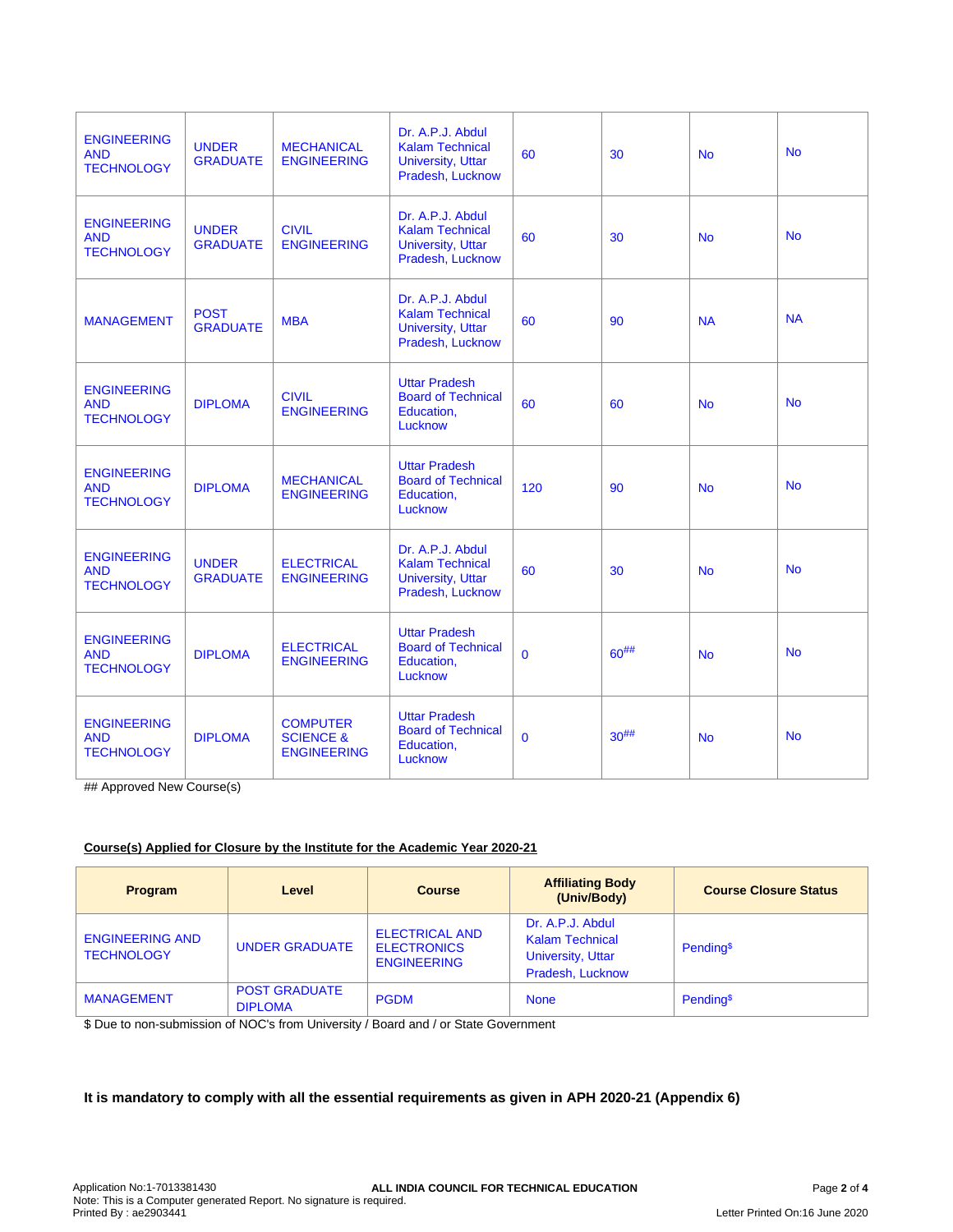## **Important Instructions**

- 1. The State Government/ UT/ Directorate of Technical Education/ Directorate of Medical Education shall ensure that 10% of reservation for Economically Weaker Section (EWS) as per the reservation policy for admission, operational from the Academic year 2020-21 is implemented without affecting the reservation percentages of SC/ ST/ OBC/ General. However, this would not be applicable in the case of Minority Institutions referred to the Clause (1) of Article 30 of Constitution of India. Such Institution shall be permitted to increase in annual permitted strength over a maximum period of two years beginning with the Academic Year 2020-21
- 2. The Institution offering courses earlier in the Regular Shift, First Shift, Second Shift/Part Time now amalgamated as total intake shall have to fulfil all facilities such as Infrastructure, Faculty and other requirements as per the norms specified in the Approval Process Handbook 2020-21 for the Total Approved Intake. Further, the Institutions Deemed to be Universities/ Institutions having Accreditation/ Autonomy status shall have to maintain the Faculty: Student ratio as specified in the Approval Process Handbook. All such Institutions/ Universities shall have to create the necessary Faculty, Infrastructure and other facilities WITHIN 2 YEARS to fulfil the norms based on the Affidavit submitted to AICTE.
- 3. In case of any differences in content in this Computer generated Extension of Approval Letter, the content/information as approved by the Executive Council / General Council as available on the record of AICTE shall be final and binding.
- 4. Strict compliance of Anti-Ragging Regulation: Approval is subject to strict compliance of provisions made in AICTE Regulation notified vide F. No. 373/Legal/AICTE/2009 dated July 1, 2009 for Prevention and Prohibition of Ragging in Technical Institutions. In case Institution fails to take adequate steps to Prevent Ragging or fails to act in accordance with AICTE Regulation or fails to punish perpetrators or incidents of Ragging, it will be liable to take any action as defined under clause 9(4) of the said Regulation.

**Prof.Rajive Kumar Member Secretary, AICTE**

Copy to:

- **1. The Director Of Technical Education\*\*, Uttar Pradesh**
- **2**. **The Registrar\*\*,** Dr. A.P.J. Abdul Kalam Technical University, Uttar Pradesh, Lucknow
- **3. The Principal / Director,** SCHOOL OF MANAGEMENT SCIENCES Kasimpur Biruha, Post - Kasimpur, Gosainganj, Lucknow Sultanpur Road, Tehsil - Mohanlal Ganj, Lucknow 227125, Lucknow,Lucknow, Uttar Pradesh,226501
- **4. The Secretary / Chairman,**
	- VILL. KHUSHIPUR,MUGALSARAI BY-PASS G.T.ROAD VARANASI VARANASI,VARANASI Uttar Pradesh,221005
- **5. The Regional Officer,** All India Council for Technical Education Govt. Polytechnic Campus Adjoining Directorate of Technical Education Vikas Nagar, Kanpur-208 002, Uttar Pradesh

#### **6. Guard File(AICTE)**

Note: Validity of the Course details may be verified at http://www.aicte-india.org/